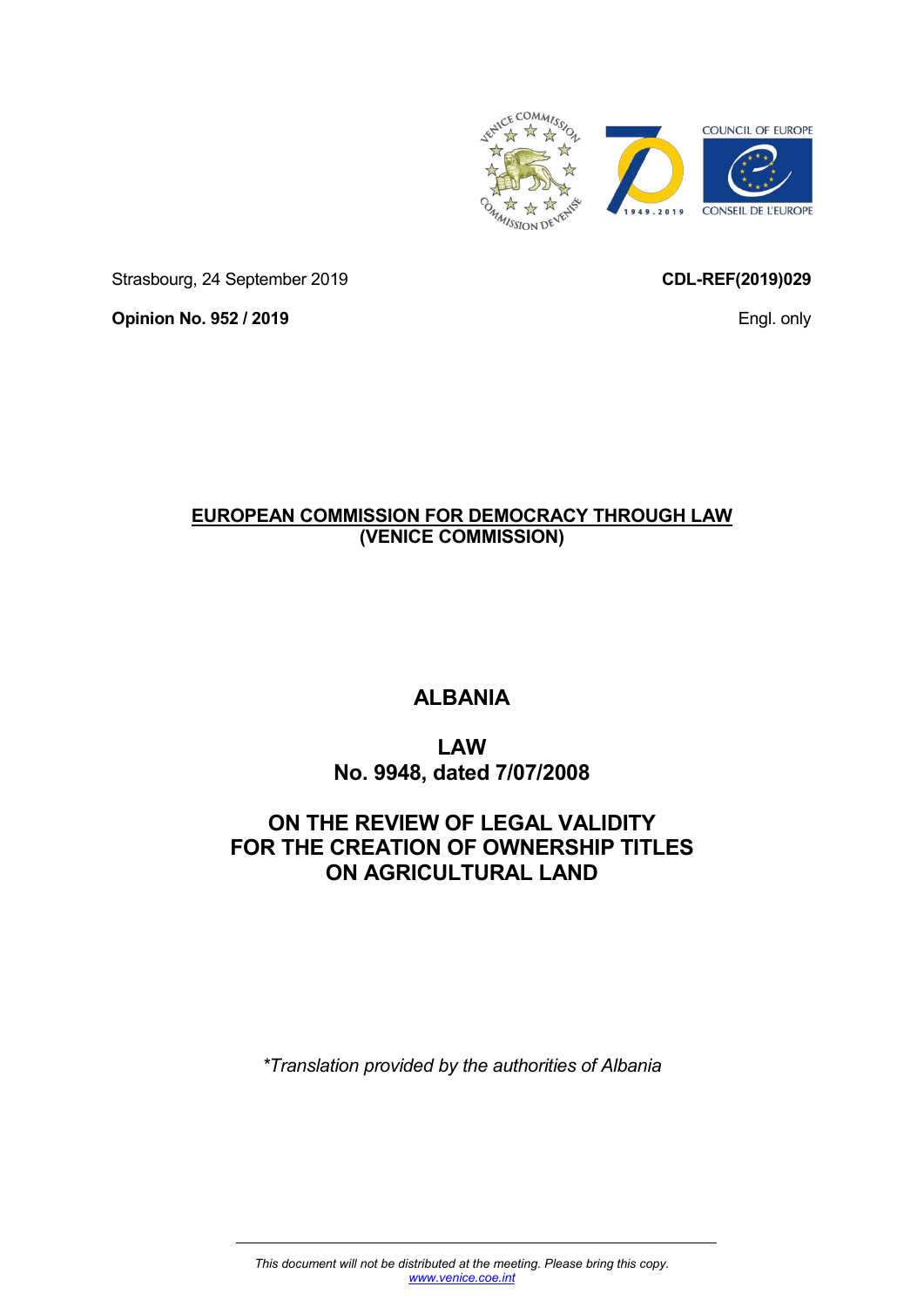### **LAW**

**No. 9948, dated 7.7.2008** 

# **ON THE REVIEW OF LEGAL VALIDITY FOR THE CREATION OF OWNERSHIP TITLES ON AGRICULTURAL LAND<sup>1</sup>**

*(Amended with law no. 10136, dated 11.5.2009; normative act no. 5, dated 30.09.2009; law no. 58/2012, dated 17.5.2012; law no. 176/2013, dated 16.12.2013; law no. 172/2014, dated 18.12.2014;law no. 62/2016, dated 2.6.2016, nor. 99/2017, dated 9.11.2017, no. 10/2019, dated 26.2.2019)* 

 *(Amended 2019)* 

Pursuant to articles 78 and 83, paragraph 1 of the Constitution upon the proposal of the Council of Ministers,

## THE ASSEMBLY OF THE REPUBLIC OF ALBANIA

### DECIDED:

### ARTICLE 1 **Purpose**

This law aims at stipulating:

 $\overline{a}$ 

- a) The review of the legal validity of the ownership titles on the agricultural land;
- b) The state structures in charge of reviewing the legal validity of the creation of the ownership titles on the agricultural land, under the ownership of the national natural or legal persons as well as the duties and the responsibilities of these structures.

### CHAPTER I

### CREATION OF THE OWNERSHIP TITLES ON AGRICULTURAL LAND

### Article 2

### **Object of the legal validity of the land under ownership**

*(Added letter "ç" with law no.58/2012, dated 17.5.2012)*

1. The titles of the private ownership on the land have legal validity when they are created at:

<sup>&</sup>lt;sup>1</sup> Law no. 9948, dated 7.7.2008 has been published at the Official Journal no. 122/2008

Law no. 10136, dated 11.5.2009 has been published at the Official Journal no. 86/2009

Normative Act no.5, dated 30.09.2009 has been published at the Official Journal no.143/2009 Law no. 58/2012, dated 17.5.2012 has been published at the Official Journal no. 66/2012

Law no. 176/2013, dated 16.12.2013 has been published at the Official Journal no. 209/2013

Law no. 172/2014, dated 18.12.2014 has been published at the Official Journal no. 203/2014

Law no. 62/2016, dated 2.6.2016 has been published at the Official Journal no. 115/2016

Law no. 99/2017, dated 9.11.2017 has been published at the Official Journal no. 200, on November 20, 2017

Law no. 10/2019, dated 26.2.2019 has been published at the Official Journal no. 33, on March 18, 2019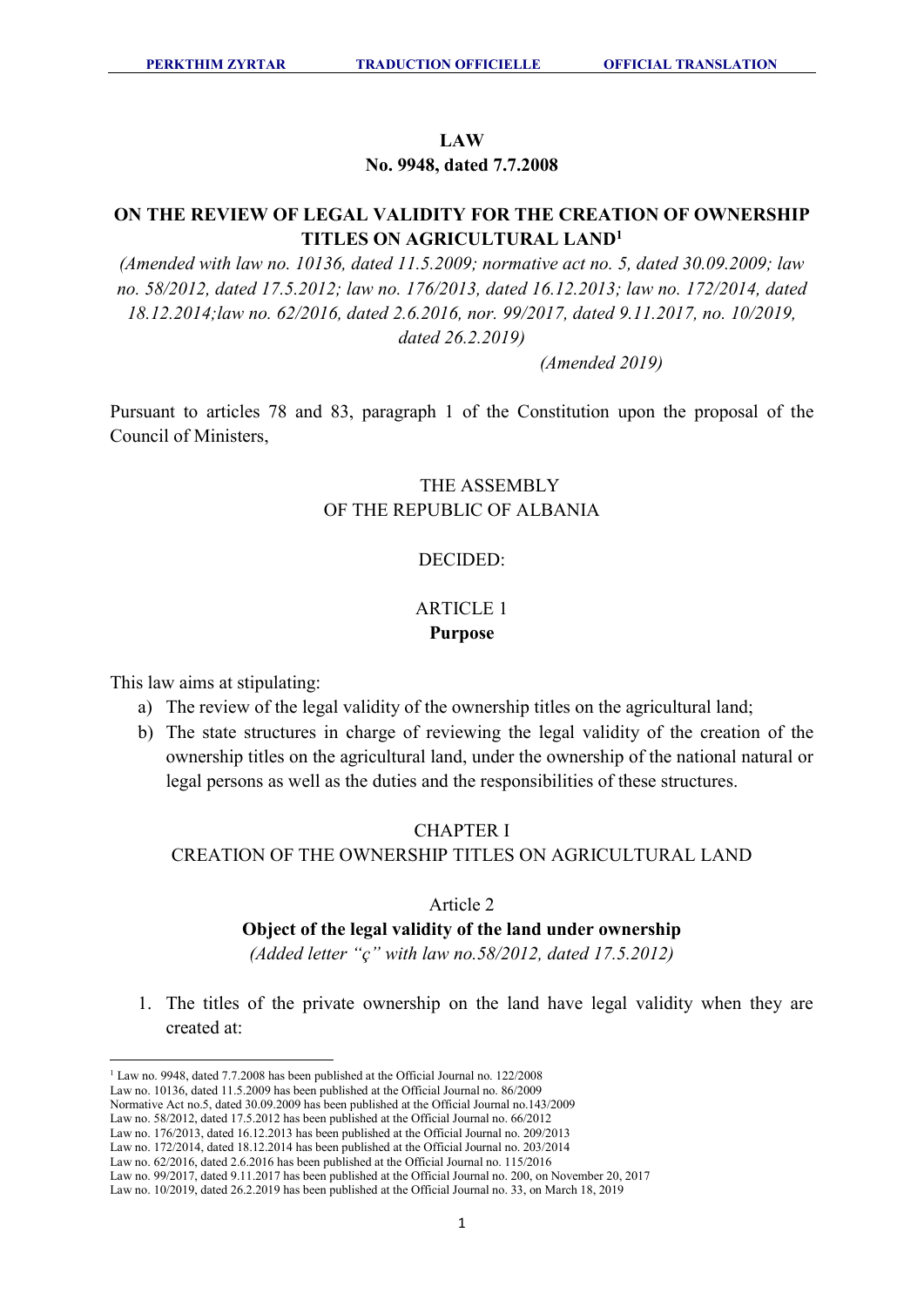- a) The surfaces which on 1.6.1991 were at the cadastral registers, under the index "Agricultural land" and which were included in the territories administered by the former agricultural cooperatives until the entry into force of law no. 7501, dated 19.7.1991 "On the land", as amended;
- b) The other surfaces of the agricultural lands, administered by the former agricultural enterprises and the other state institutions, transferred for to be divided for the villages of the former agricultural cooperatives only upon the approval of the Minister of Agriculture and Food, until the entry into force of law no. 8337, dated 30.4.1998 "On the transfer to ownership of the agricultural land, forests, meadows and pastures";
- c) The surfaces of the agricultural plots of land of the former AEs, according to the provisions stipulated in law no. 8053, dated 21.12.1995, "On the transfer to ownership, without a reward, of the agricultural land";
- d) The surfaces stipulated in decision no.306, dated 30.6.1994 of the Council of Ministers "On the measures that will be taken for the areas flooded due to the construction of the Hydroelectric Power Stations (HEC) in the district of Kukes, Has, Tropoja and Puka".
- 2. The ownership titles in all the other surfaces, which on 1.8.1991 were not in the cadastral registers, under the index "Agricultural land", such as forests, meadows, pastures, forests and other surfaces of the non-agricultural land, do not have legal validity despite the approval of the amendments and the transfer of these indexes to agricultural land after this date.

### Article 3

# **Criteria on the legal validity of the ownership titles**

*(Amended with law no. 58/2012, dated 17.5.2012)* 

- 1. The subjects benefiting the agricultural land under ownership as well as the ownership titles on the agricultural land are the local natural or legal persons.
- 2. The ownership titles on the agricultural land are valid only when they are created in compliance with:
	- a) The criteria stipulated in law no. 8053, dated 21.2.1995 "On the transfer to ownership without a reward of the agricultural land", as amended, as well as in law no. 57/2012 "On the termination of the process of the transfer to the ownership of the beneficiaries of the agricultural land of the former agricultural enterprises";
	- b) The criteria stipulated in decision no. 255, dated 2.8.1991 of the Council of Ministers "On the criteria of separating the agricultural land", as amended;
	- c) Decision no. 306, dated 30.6.1994 of the Council of Ministers "On the measures that will be taken for the areas flooded due to the construction of the HECs in the districts of Kukes, Has, Tropoja and Puka", or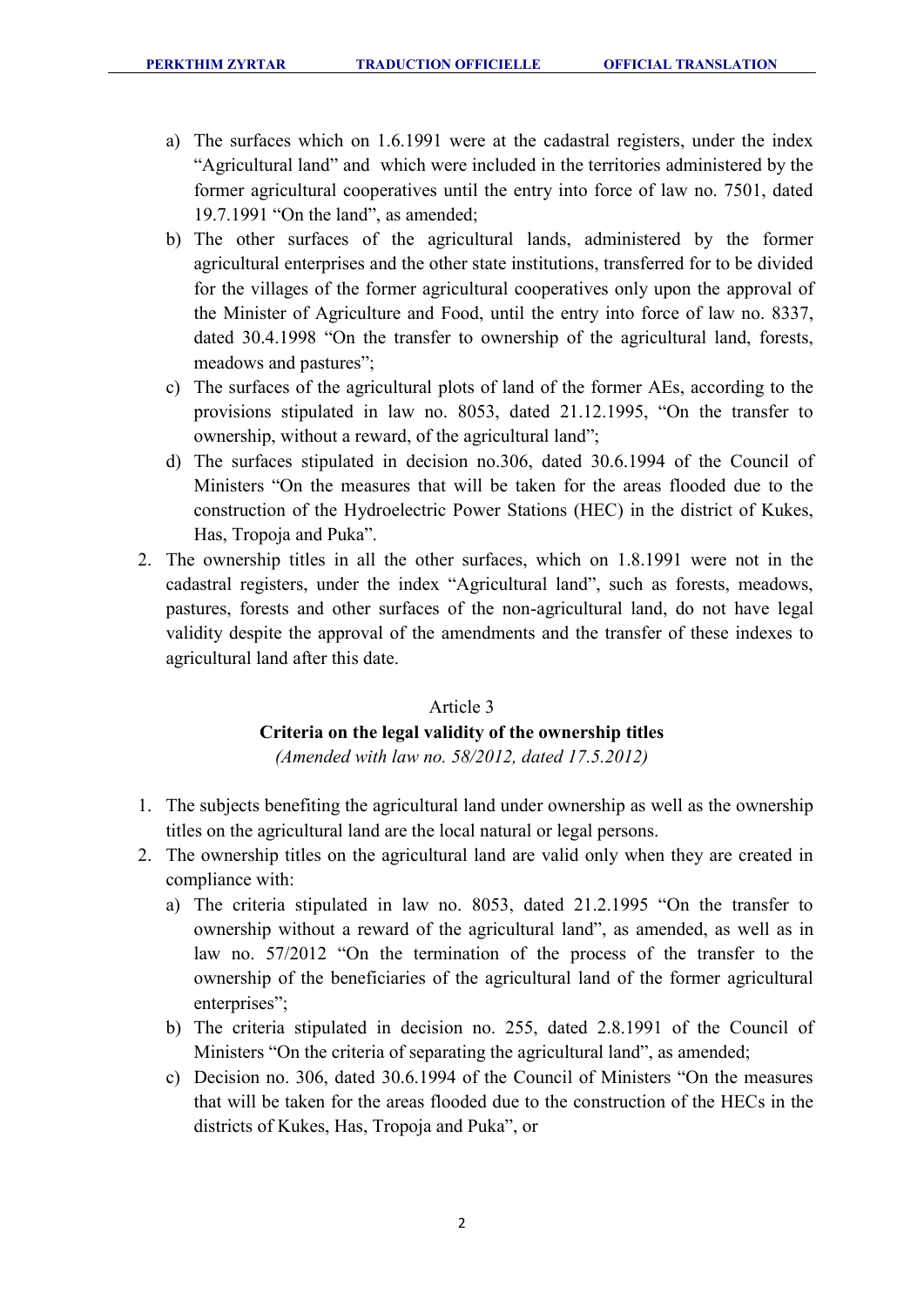d) Decision no. 413, dated 27.7.2000 of the Council of Ministers "On the treatment of the problems raised by the families whose plots of lands have been flooded due to the reservoirs of the HEC of Fierza".

## Article 4

### **Procedures and documentation of the ownership title**

*(The phrase at the third paragraph was repealed with law no. 58/2012, dated 15.5.2012)* 

The provision of the agricultural land to ownership shall be realized and certified only through the base unique document which is the "act of getting the land under ownership".

"The act of getting the land under ownership" is valid only when it is created according to the procedures stipulated in decision no.230, dated 22.7.1991, of the Council of Ministers "on the establishment of the commissions of land" as amended as well as in instruction no. 2, dated 2.8.1991, of the Council of Ministers "On the functioning of the land commissions in districts and villages".

The ownership titles on the agricultural lands of the former agricultural enterprises are valid only when they are established according to the provisions of law no. 8053, dated 21.12.1995 "On the transfer, without a reward of the agricultural land".

### CHAPTER II

# DUTIES AND RESPONSIBILITIES OF STATE STRUCTURES OF EXAMINING LEGAL REVIEW OF PROVIDING THE LAND TO OWNERSHIP

### Article 5

### **Land Governmental Commission (LGC)**

*(The first sentence has been changed with the normative act no. 5, dated 30.9.2009)* 

The LGC has the following duties and responsibilities:

- 1. It shall lead and supervise the activity of the local commission of ownership titles evaluation (LC) through:
	- a) The decisions that are made in the meeting;
	- b) The acts that are prepared by the secretariat of the LGC;
	- c) The controls that are being carried out by the LCs;
	- d) Getting the information on the allocation of the land by different state structures as well as by different nationals;
	- e) The examination of the complaints of the decisions made by the LCs.
- 2. It shall make decisions for the solution of the territorial conflicts through the districts for the borders of the cadastral index of the agricultural land.
- 3. It shall review the progress of the verification by the LCs for the implementation of the acts issued during the period of carrying out the land reform by the Ministry of Agriculture, Food and Consumer's Protection, on the transfers or the changes of the agricultural land surface from one district to the other, from one commune and/or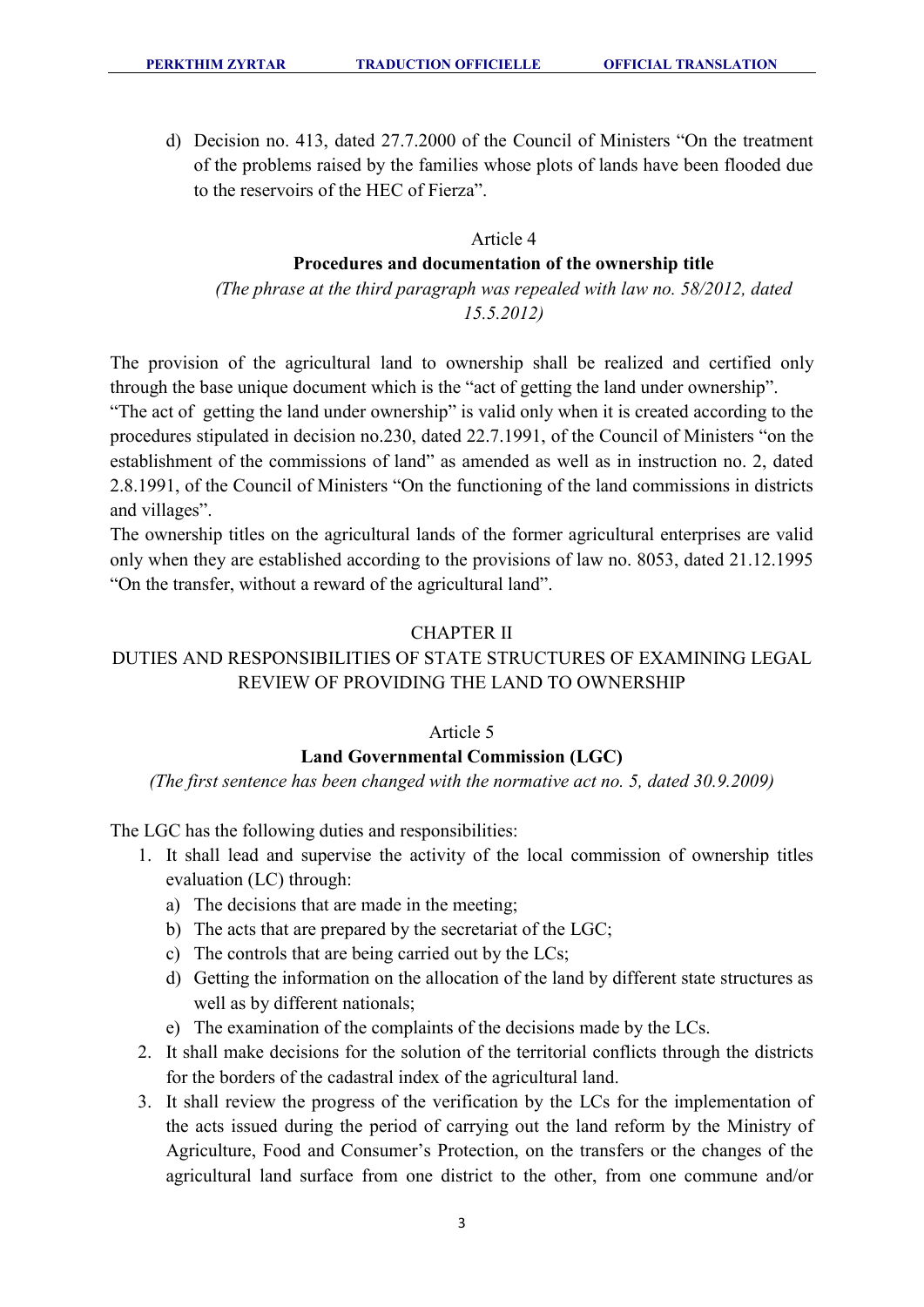municipality to the other, from one village to the other and the other changes of the land planned for allocation.

- 4. It shall, in a meeting or between two meetings, require reporting and information from the directors of the LCs and the Technical Secretariat on the progress of the verification of the implementation of the provisions for the allocation of the agricultural land and at the end of their examination, it shall issue the respective decisions.
- 5. The LGC shall propose to the senior bodies the issuance of the disciplinary and administrative measures towards the heads of the local governance bodies and the other state structures, whose activity is related to the establishment of the ownership titles on the land, in any case, when they notice the failure to comply with the obligations stipulated in this law and in the other relevant sublegal acts.

### Article 7

### **Local commission of ownership titles evaluation (LC)**

- 1. The LC shall be established attached to the prefect of each district and shall be managed by the director of the LC under the authority and the direct subordination of the prefect.
- 2. The LC shall manage the entire activity on the examination of the validity of the ownership titles creation on the agricultural land, under the jurisdiction of the prefecture through:
	- a) The examinations and the verification of the complaints, requirements, information that is submitted by the nationals and the state structures, whose activity is related to the ownership with the agricultural land;
	- b) The direct controls exercised with their own initiative on the activity and the actions carried out by the former commission of land, of all levels in the process of dividing the land. These controls shall be carried out complete in the surfaces of the former AEs and of the development zone prioritizing tourism, stipulated according law no. 7665, dated 21.1.1993 "On the development of the zones prioritizing tourism", as amended and the relevant sublegal acts;
	- c) The decisions made in the meetings that are convened and chaired by the prefect;
	- d) The implementation of the tasks and the decisions of the LGCs.

## Article 8

## **Duties and responsibilities of the LCs**

*(Letter "c" paragraph 1, paragraph 6 are repealed with law no. 58/2012, dated 17.5.2012)*

The LC has the following duties and responsibilities:

- 1. It shall solve the disputes:
	- a) On the agricultural land borders, among the zones within the district;
	- b) On the agricultural land borders among the villages (subjects) which used to be in the composition of the same former agricultural enterprise. The decision shall be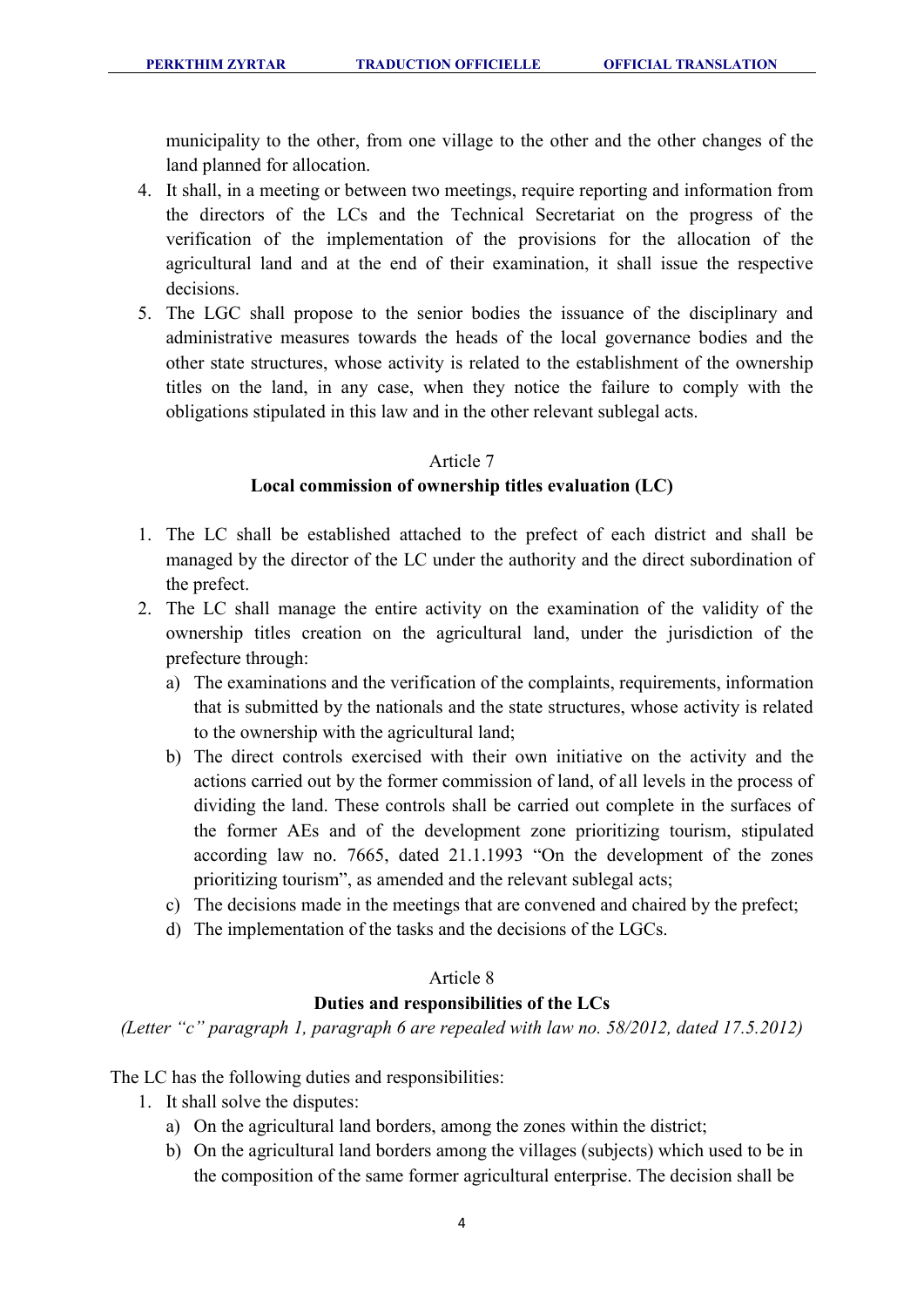notified to the communes and/or municipalities under the jurisdiction where these villages are;

- c) Repealed;
- d) The examination of the disputes shall be made upon the request of the parties or the initiative of the LC.
- 2. It shall take the relevant decisions on any dispute or conflict among the natural or legal persons on the legal basis of the ownership titles on the agricultural land. When the subject of the conflict among the parties result to be in the cadastral zones, where the land registration has been carried out, in the capacity of the immovable property, and this registration has been taken over by the local office of immovable property registration (LOIPR) and when the 90-day time limit for the notification of the results of the initial registration of the immovable properties has finished, the decision of the LC shall be sent to the LOIPR of the district to be processed, to the administration section for information and identification as well as to land protection in the district (SAMT).
- 3. It shall control the documents and the activity of the land commissions of the communes and/or municipalities for the implementation of the legal provisions for the allocation of land during the process for the examination of the disputes and conflicts according to paragraphs 1 and 2 of this article and at the end of this control shall take the relevant decisions for the necessary corrections, the full or partial repeal of this documentation and the creation of the new documentation based on the criteria stipulated in this law.
- 4. It shall send to the section of land administration and protection (SAMT) of the district the authorization on the issuance of the acts of getting the land under the ownership, according to the new legal documentation that has been created. The procedures on the creation of the acts of getting the land under ownership which come as a consequence of the corrections that have been made, according to the legal provisions, shall be stipulated upon the decision of the Council of Ministers.
- 5. It shall examine directly and shall take decisions on conflicts and disputes among the parties, when the reexamination has been rendered in administrative ways upon the final decision of the judicial bodies. In this case, the decision of the LC is final. The appeal against this decision may be submitted with the court which exercises the activity under the jurisdiction of the area where the agricultural land under dispute is.
- 6. Repealed.
- 7. It shall require from the chairpersons of the communes and/or municipalities, in the capacity of the former chairpersons of the land commissions, from the former chairpersons of the land commissions in the villages, from the SAMTs in the council of the district, LOIPRs of the district and the regional offices of the NAPC, documents and information on the activity and the actions carried out during the period of land allocation.
- 8. It shall report periodically, with the CLC on the fulfillment of the obligations stipulated in this law and its relevant sublegal acts.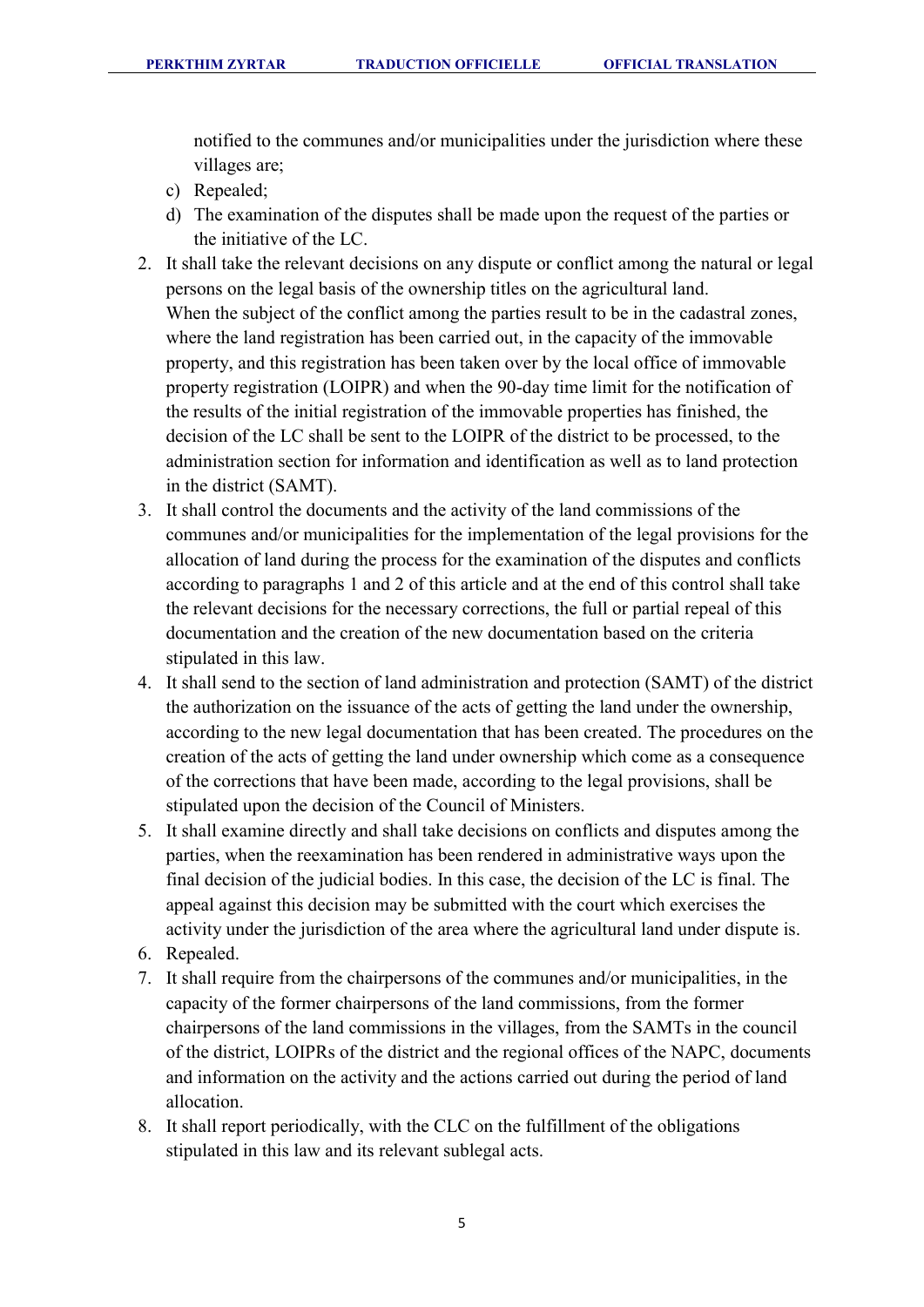#### Article 9

### **Decisions of the LC on illegal ownership titles**

*(Amended with law no.58/2012, dated 17.5.2012)* 

- 1. When during the verification of the documentation it is found that the ownership title on the agricultural land has been issued in contradiction with the provisions stipulated in articles 2, 3 and 4 of this law, the LC shall take the decision on the full or partial invalidity of the ownership title.
- 2. When the partial invalidity is caused due to the failure to comply with the norm per capita of the village and the agricultural land is still in the name of the first holder of the ownership title, before the decision on partial invalidity, the additional surface shall be offered to this subject towards the payment which calculated according to the map of the land of the NAPL approved upon the decision of the Council of Ministers. The surface shall not go beyond 10% of the surface that belongs to the subjects referring to the norms per capita of the village.
- 3. When the additional surface in the Act of Getting the Property under Ownership (AGPO) exceeds 10% of the pertaining surface and the holder of the title has made the payment for the legalization of the offered title, according to paragraph 2 of this article, the LC shall take a decision on the invalidity, only for the surface that is more than 10%. When the holder of the title refuses the payment, then the LC shall take a decision on the invalidity.
- 4. The procedures for the notification and the payment mode of the financial obligation shall be stipulated upon the decision of the Council of Ministers.
- 5. The decisions of the full or partial invalidity shall be treated according to article 10 of this law, apart from the case treated in paragraph 2 of this article.
- 6. When the holder of the first ownership title on the agricultural land, issued in contradiction to the law, does not possess the land fully or partially anymore, as a consequence of a transaction or expropriation for the public interest, thus shall carry out the payment of this land for the relevant surface of the sold land, whose value is calculated:
	- a) According to the methodology on land evaluation, stipulated upon the decision of the Council of Ministers, for the alternated surfaces as a result of the transaction;
	- b) The compensated value for the alternated surfaces as a result of the expropriation for the public interest.

The decision of the LC shall be taken after the first holder of the illegal ownership title is informed and it shall be communicated to them within 8 days. The decision shall, apart from the declaration of invalidity, contain the obligation to pay the land value.

7. The incomes that are created by the payment of the calculated value of the land shall be provided to the Agency for the Restoration and Compensation of Properties to be used for the financial compensation of the owners.

### Article 9/1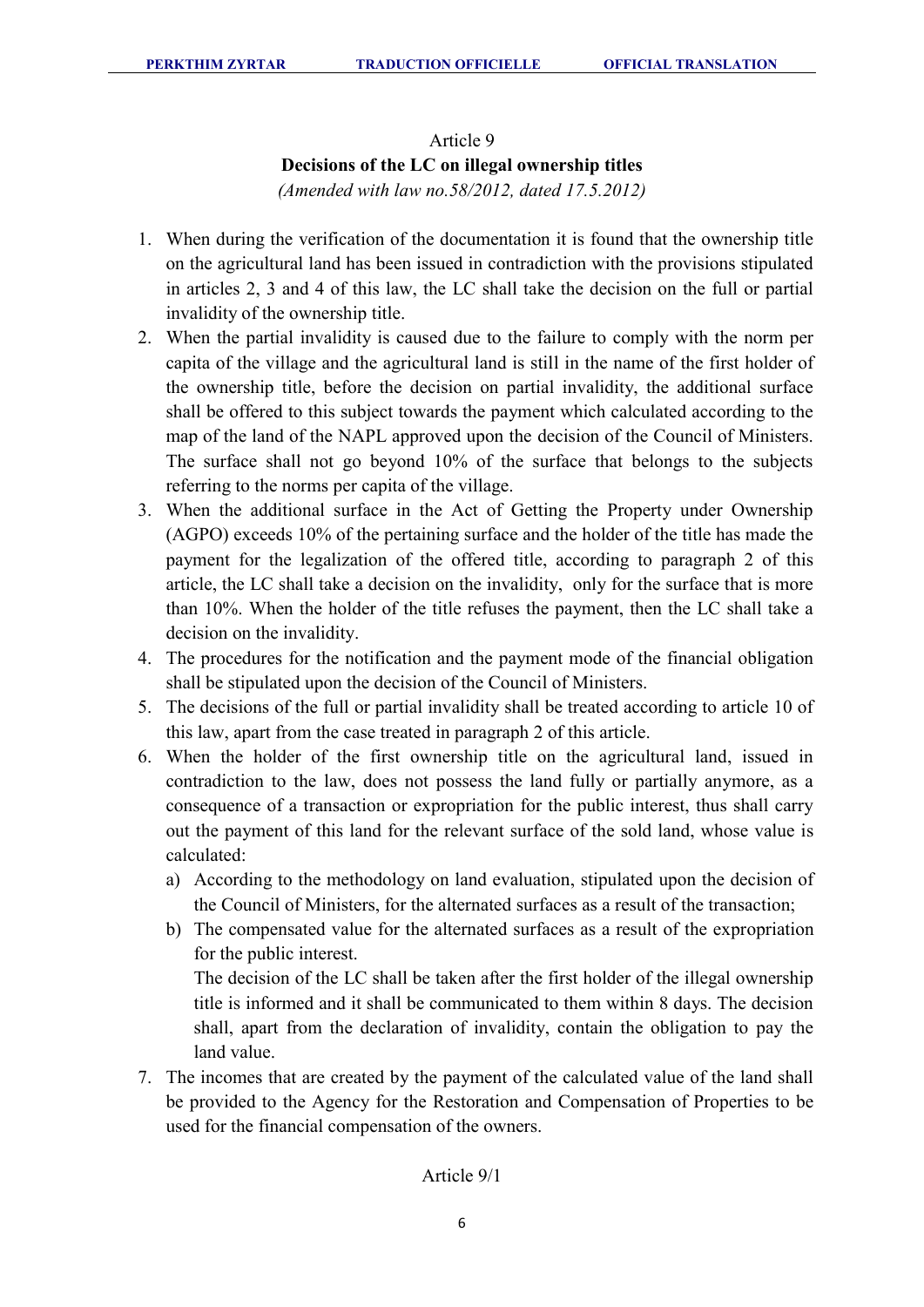### **Appeal of decisions of the LCs**

*(Added with law no. 58/2012, dated 17.5.2012)* 

- 1. The decisions of the LCs for the correction, completion and the reconfirmation of the AGPO, within 7 days from the decision-making, shall be notified to the interested subject, to the respective commune/municipality as well as to the Technical Secretariat of the CLC.
- 2. The interested subject and the commune/municipality, within 30 days from the moment of being informed on the decision of the LC, are entitled to file an appeal against this decision with the CLC, submitting it with the LC. The LC shall transmit the decision to the Technical Secretariat within 3 days from the moment of its submission, accompanied with the relevant file.
- 3. When interested subject and the relevant commune/municipality do not submit an appeal, according to the time limits provided for in paragraph 2 of this article, and the Technical Secretariat, within the same period of time, has not informed the local commission about any irregularities of the decision, then after the expiration of the 30 day time limit, from the last date of informing each of the interested subjects, the commune/municipality and the Technical Secretariat, the local commission makes the decision final.
- 4. When the interested subject and the commune/municipality do not submit an appeal according to the time limits provided for at paragraph 2 of this article, but the Technical Secretariat does not find the decision of the LC in compliance with the law, then the Technical Secretariat shall, within 30 days from the moment of being informed, ask the CLC the repeal or the correction of this decision. The Technical Secretariat shall inform the LC on this request. In this case, the LC does not make the decision final, but it notifies the interested subject or the commune/municipality on the request that the Technical Secretariat has submitted with the CLC. The CLC shall take a decision within 30 days from the receipt of the request of the Technical Secretariat.
- 5. When the interested subject or the commune/municipality have submitted an appeal with the LC according to paragraph 2 of this article, then the Technical Secretariat shall within 30 days from the receipt of the appeal submit it with the CLC through an explanatory report on the correctness and legality of the decision of the LC, submitting concrete suggestions for the solution of the appeal. The CLC shall take the decision within 30 days from the receipt of the appeal.
- 6. After the examination of the appeal, the CLC shall decide:
	- a) To uphold the decision of the LC and to reject the appeal, in the cases when the decision of the LC is in compliance with the law; or
	- b) To accept the appeal, to repeal the decision and to solve it on merits; or
	- c) To accept the appeal, to repeal the decision and to submit it for reexamination with the LC, identifying the relevant irregularities.
- 7. An appeal against the decision may be filed with the court according to the time limits and the rules on the examination of the administrative disputes.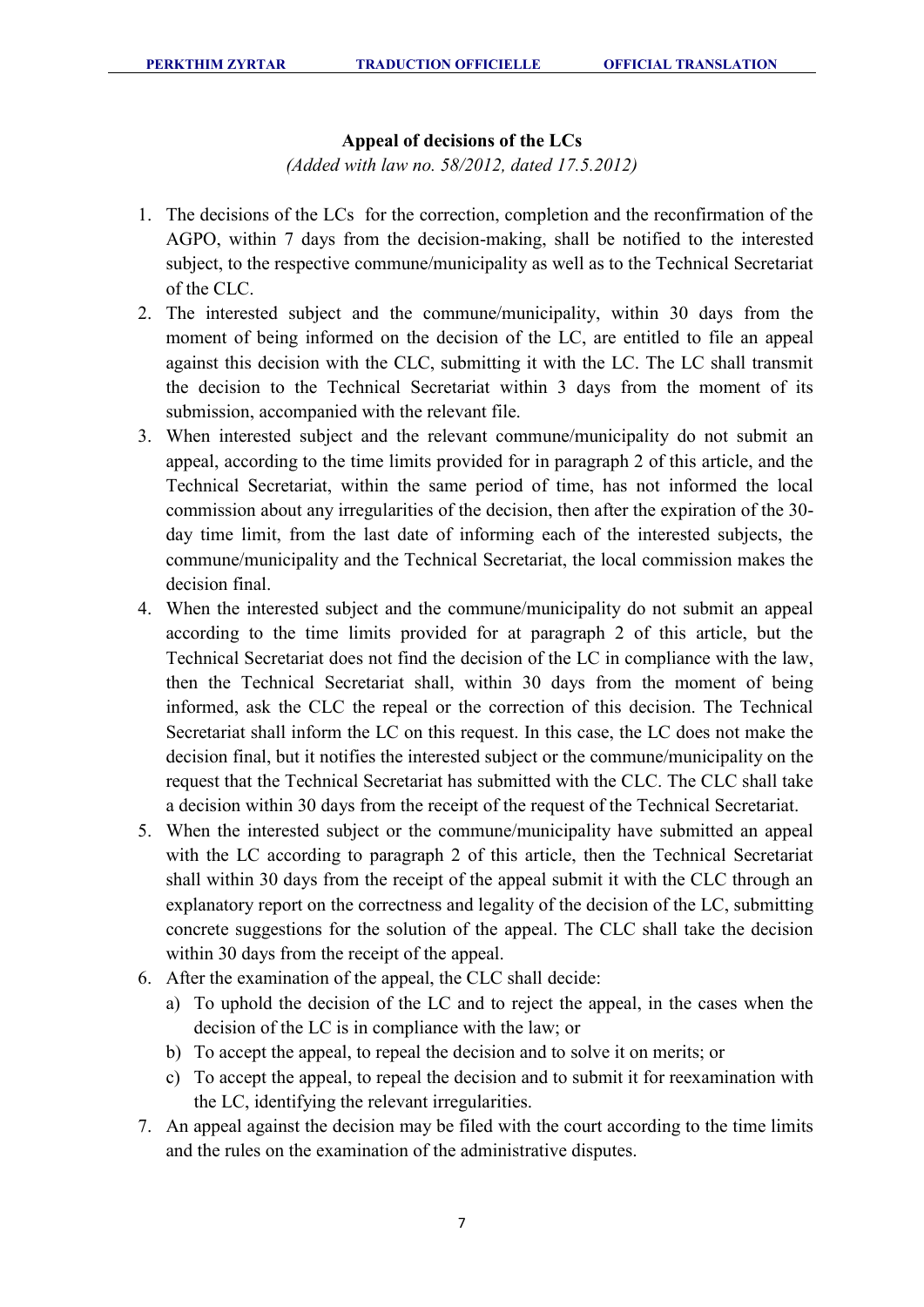8. More comprehensive rules on the action mode of the Technical Secretariat as well on the review of the appeal by the CLC shall be stipulated upon the decision of the Council of Ministers.

# *Article 9/2*  **Entry into force of the decisions of the LCs**

*(Added with law no. 58/2012, dated 17.5.2012)* 

Upon the expiration of the time limit of the appeal stipulated in paragraph 2 of article 9/1 as well as the cases when the CLC decides to uphold the decision of the LC and to reject the appeal, the decision of the LC shall enter into force.

### Article 10

# **Procedures on ownership titles established in contradiction to the law**

*(Amended with law no. 58/2012, dated 17.5.2012)* 

- 1. When, during the verification of the documentation and of the respective decisions of the land commissions, the LC notices that the creation of the ownership title on the land is issued in contradiction with the provisions stipulated in articles 2, 3 and 4 of this law and with its decisions taking according to article 8, paragraphs 2 and 3,and article 9, paragraphs 3 and 6 of this law, it shall submit with the court of the judicial district a request on the annulment of the administrative acts, the Act of Getting Land under Ownership.
- 2. The request shall be submitted with the relevant subject by the prefect of the district within 7 days from the date of the notification of the decision on the illegality of the ownership act on the agricultural land. The object of the prefect's request is the declaration of the invalidity of the Act of Getting Land under Ownership, its repeal and restoration of the property to the state ownership, when it has altered it or it has been expropriated for the public interest.
- 3. The court shall review the prefect's request within 60 days summoning to the judicial process the State Advocate, too.

## Article 10/1

### **Exemption from fee**  *(Added with law no. 58/2012, dated 17.5.2012)*

The LCs shall be excluded from the obligation to paw the court fees as well as for the actions of the services that are carried out by the judicial administration, the prosecution office and the judicial bailiffs.

### Article 11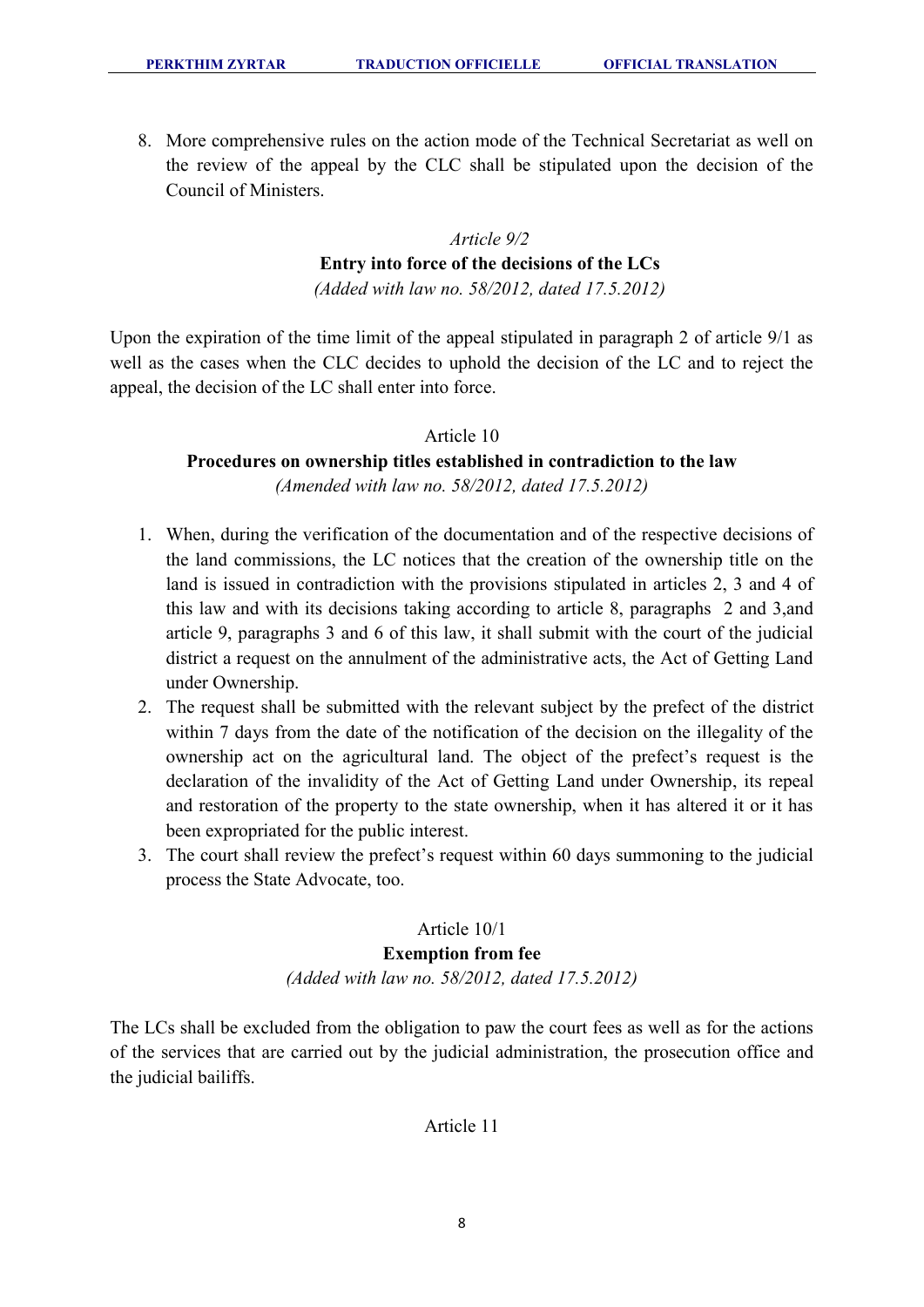The composition, the functioning mode as well as the duties and responsibilities of the CLCs of the technical secretariat and LC, shall, apart from what is stipulated in this law, be regulated upon the decision of the Council of Ministers.

### CHAPTER III **SANCTIONS**

# Article 12

# **Dismissal of land occupation**

*(Repealed with law no. 58/2012, dated 17.5.2012)* 

### Article 13

### **Administrative contraventions**

*(Amended with law no. 58/2012, dated 17.5.2012)* 

- 1. Pursuant to this law, when the following contraventions do not constitute a criminal offence, they constitute an administrative contravention:
	- a) The provision of the ownership titles in contradiction with the criteria stipulated in article 3 of this law;
	- b) The provision of the ownership title for a surface that on 1.8.1991 did not result to be in the cadarstral registers under the index "Agricultural land", according to the stipulation of article 2 of this law;
	- c) The failure to submit the documentation of the allocation of land SAMT (with the cadastral office) of the district, stipulated in paragraph 2 of article 17 of this law;
	- d) Omission in meeting the obligations stipulated in paragraph 7 of article 8 of this law.
- 2. The LC shall render a fine from 5 000 up to 50 000 ALL for the administrative contravention stipulated in paragraph 1 of this article:
	- a) Against the natural and legal persons and the state structures responsible for the allocation of the land, which have caused the administrative contravention, according to letters a, b and c of paragraph 1 of this article;
	- b) Against all the subjects stipulated in paragraph 7 of article 8 of this law. The decision on the administrative contravention and the rendering of a fine shall be signed by the director of the LC.

# Article 14 **Appeal**

The offender may within 5 days from the moment of taking the decision on the rendering of the fine by the director of the LC file an appeal in writing with the prefect, who review the appeal and within 10 days notify the appealing subject.

The appealing subject may within 30 days address to the court of the judicial court of the district against the decision of the prefect.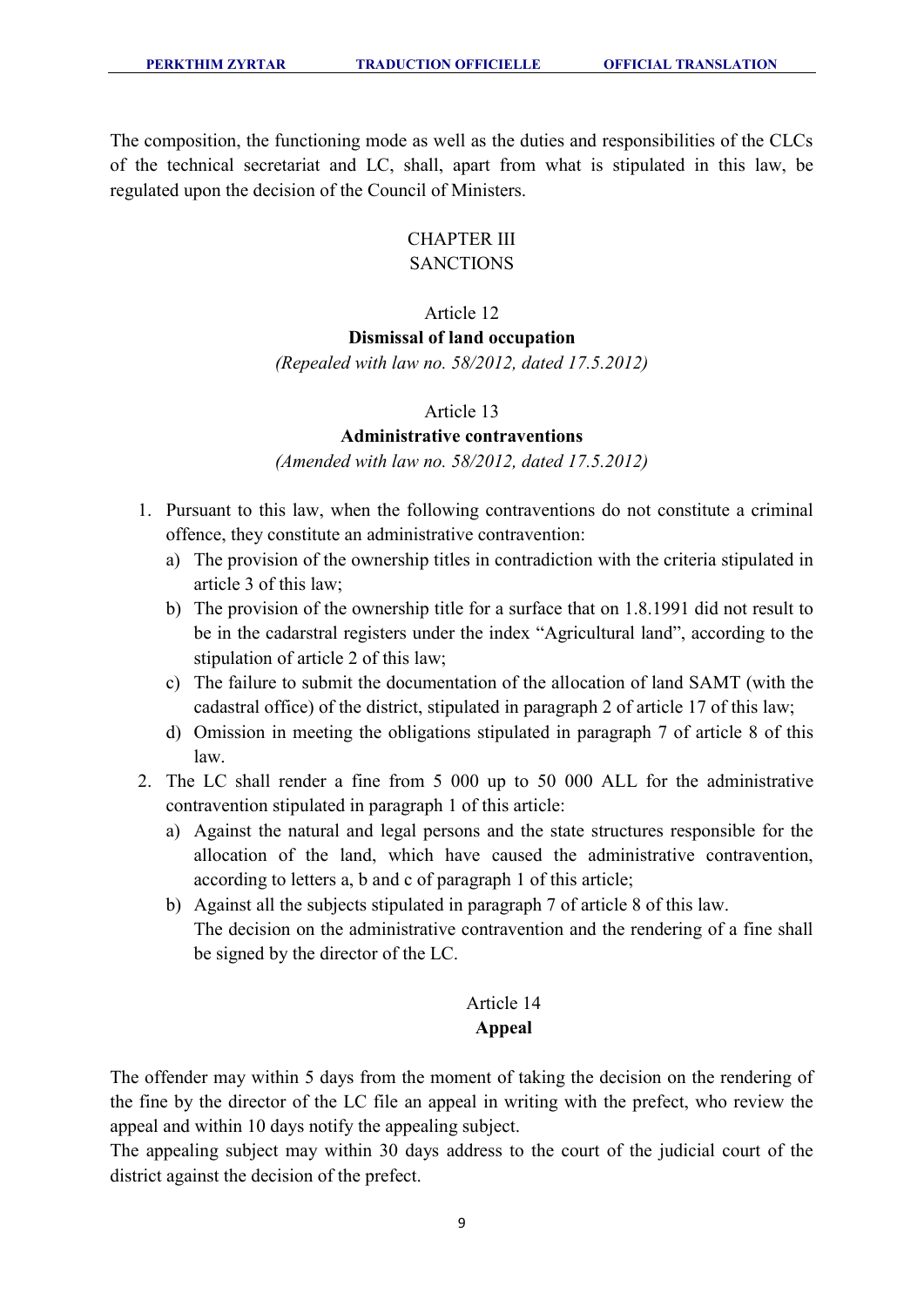The execution of the decisions shall be carried out according to the procedures stipulated in law no. 7697, dated 7.4.1993, "On administrative contraventions", as amended.

### Article 15

### *(The first sentence has been amended with law no. 58/2012, dated 17.5.2012)*

The LCs shall:

- 1. File a criminal denouncement with the justice bodies against abuse with office and abuse with the land, which has caused a serious damage against the state interests or against th nationals, or against the natural or legal persons and state structures, which have allocated the land, when, they identify:
	- a) The allocation of the ownership titles ("act of getting the land under ownership") over other surfaces which are not the object of this law, stipulated in article 2 of this law;
	- b) The allocation of the ownership titles ("act of getting the land under ownership") to the persons who do not meet the criteria of being treated with land or who are in contradiction with the criteria stipulated in this law;
	- c) Certifications and statements with incorrect, false or falsified information on being equipped with agricultural land or not for natural or legal persons;
- 2. File a criminal denouncement with the justice bodies against the natural or legal persons who have occupied in any way the agricultural land in the ownership of other people or in the state ownership and have hampered the execution of the decisions, final executive title of the LC stipulated in article 12 of this law.

# CHAPTER IV TRANSITORY AND FINAL PROVISIONS

### Article 16

*(Paragraph 3 added with law no. 58/2012, dated 17.5.2012)*

The Council of Ministers shall be responsible for:

- 1. Issuing sublegal acts pursuant to articles 8, 9 and 11 of this law;
- 2. Planning the annual funding, as a special index of the expenses for the prefectures, the Ministry of Agriculture, Food and Consumer Protection and the state structures established with this law.
- 3. Issuing the sublegal acts within 2 months from the entry into force of this law, based on the principle of transparence and internal administrative control to determine:
	- a) The duties, responsibilities and the procedures for the final determination of the users of the agricultural land in the villages of the former agricultural cooperative, in the communes or municipalities, where the commission for the allocation of the agricultural land has not met the acts of getting the land in ownership. The process shall ensure full transparency, control and possibility to identify the falsehood at any time;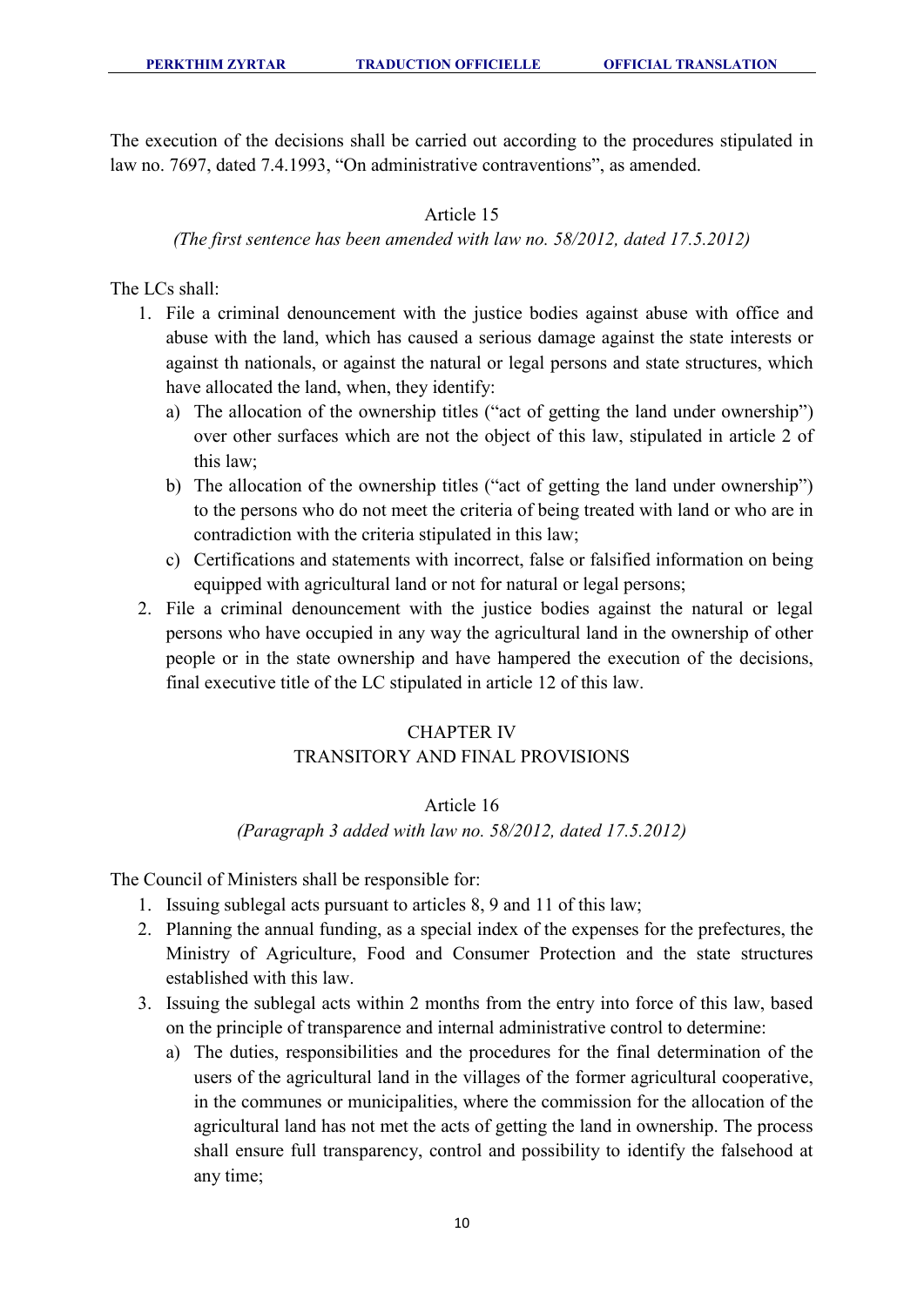- b) The documentation that the interested subject shall submit as well as the documentation and the information that shall be required and controlled by the chairperson of the commune or the mayor of the municipality in compliance with the request that the beneficiary shall be the legal subject to be treated with agricultural land under ownership, according to law no. 7501, dated 19.7.1991 "On the land";
- c) The institutions where the completion of the requirements provided for in paragraph 1/1 of article 17 of this law is require, the procedures and the detailed rules of cooperation as well as the time limits of the communication with these institutions;
- d) The form of the final document of ownership and the mode of preserving and transmitting it with the institutions that lead and control the process until it is sent to be registered with the LOIPR.

### Article 17

*(Amended with law no. 58/2012, dated 17.5.2012, law no. 172/2014 dated 18.12.2014; law no. 62/2016, dated 2.6.2016; the second point of letter "e" 1/1 amended with law no. 99/2017, dated 9/11/2017; amended letter "c", a paragraph is added after the third paragraph and the second sentence of letter "e" has been reworded with law no. 10/2019, dated 26.2.2019)* 

1. The procedure for the allocation of the agricultural land under ownership, according to the provisions of law no. 7501, dated 19.7.1991 "On the land", as amended, the reallocation of the land according to article 5 of law no. 8312, dated 26.3.1998 "On the unallocated agricultural lands", as well as the establishment of the ownership titles on the agricultural land shall finish on the date when this law enters into force, except for the cases provided for in paragraphs, 3, 4, 5 of article 8 of this law.

1/1. The chairperson of the commune or the mayor of the municipality shall be responsible for – in the cases when the commission for the land allocation has not executed in the acts on getting the agricultural land under ownership, in the villages of the former agricultural cooperatives, executing them for the agricultural families or the individuals who are legal subjects of the treatment with agricultural land in ownership, according to law no. 7501, dated 19.7.1991 "On the land", who actually use the agricultural land pursuant to the following rules:

- a) The AGLO is not executed when:
	- i) The agricultural land results to be registered in the immovable property register of the Office of Immovable Property Registration as private property;
	- ii) The agricultural land results to be included in the process of legalizations, according to law no. 9482, dated 3.4.2006 "On the legalization, urbanization and integration of the constructions without a permit", as amended;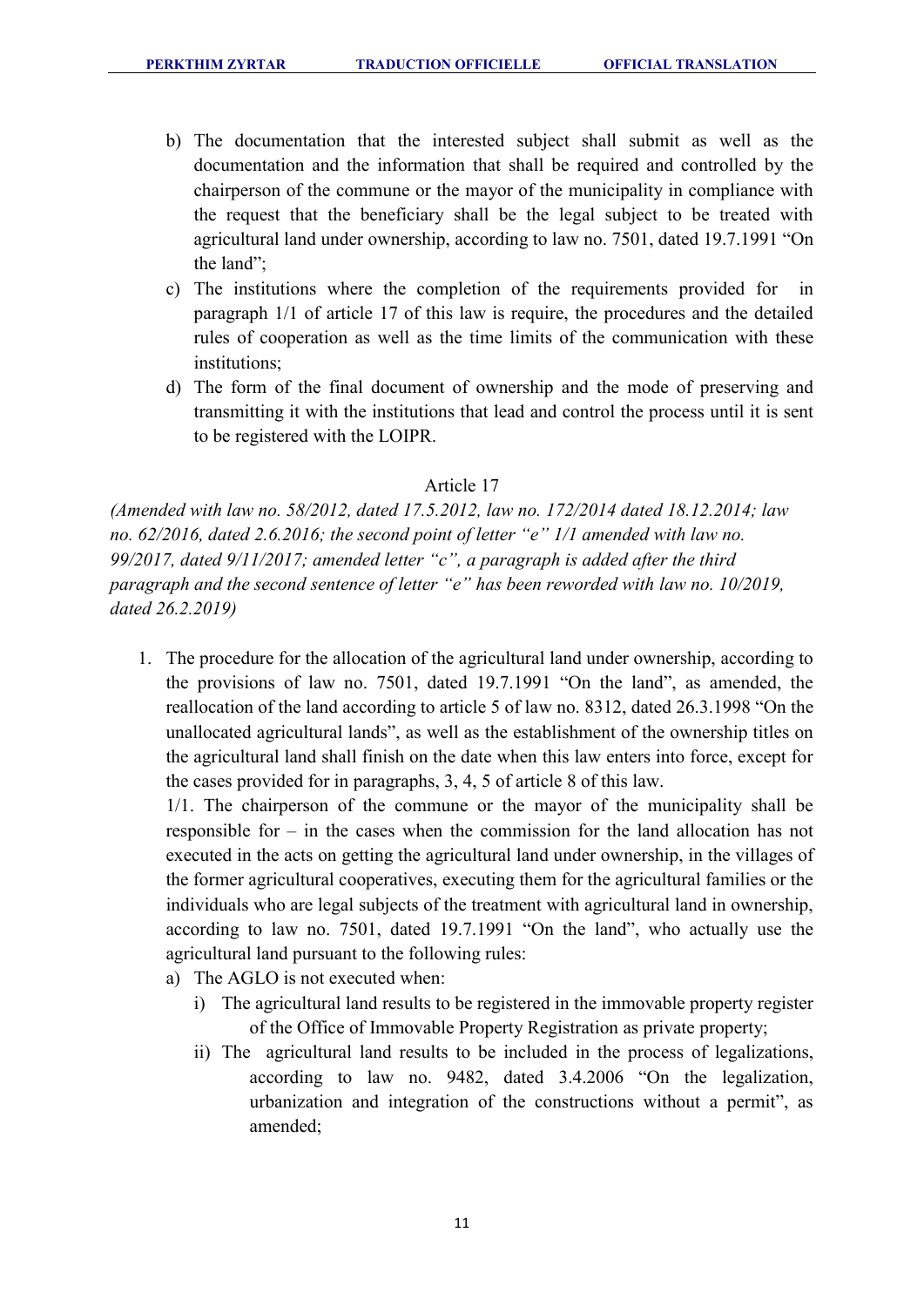- iii) The agricultural land has been allocated through the AGLO issued until 15.8.2008 by the commission of land allocation, despite the fact if it is registered or not in the register of immovable properties;
- iv) The agricultural land is the object of a judicial conflict and the commune or the municipality is informed by the court;
- v) The agricultural land upon the decision of the Council of Ministers, has been transferred to the fund of physical compensation and is available for the Agency or property restoration and compensation.
- b) The institution in charge of issuing the AGLO does not provide the ownership document when it has not received an official reply from all the institutions responsible according to the request stipulated in the subdivisions i and ii of paragraph 1/1 letter "a" of this article. The evaluation shall be made on the date of drafting the answer by the respective institution.
- c) The factual users of the agricultural land, according to this law, shall be considered the agricultural families or the individuals who have been residents of the commune or municipality on 1.8.1991, who have not been provided with the act of getting the land under ownership or use and actually are still using this agricultural land;
- d) The chairpersons of the villages, their offices, the chairperson of the commune/municipality and their administration identify, determine and specify who are the users of the agricultural land, its location, surface and the borders for each user.

The specification of the users of the agricultural land for each village in the commune/municipality shall be carried out upon the decision of the communal/municipal council taken in compliance with paragraph 4 of article 33 of law 8652, dated 31.7.2000 "On the organization and functioning of the local governance", as amended, which constitute the final administrative act on the specification of the agricultural land users for each village.

The act of getting the land under ownership shall in no way carried out for the agricultural families or individuals who do not result to be in the above decision of the council of the commune or municipality. The persons identified as users according to the procedure and the amount of the above-mentioned surface shall be equipped with the act of getting the land in ownership only if they meet the conditions, criteria and the procedures stipulated in this law.

The users of the agricultural land in the villages of the former agricultural cooperatives, who possess agricultural land in use, pursuant to paragraph 3 decision no. 255 dated 2.8.1991 of the Council of Ministers "On the criteria of agricultural land allocation" as amended, registered in the act of getting their property in ownership shall benefit the agricultural land in ownership according to the stipulation of paragraph 2 of this decision without exceeding the norm per capita applied by the commission for the allocation of land in the respective village.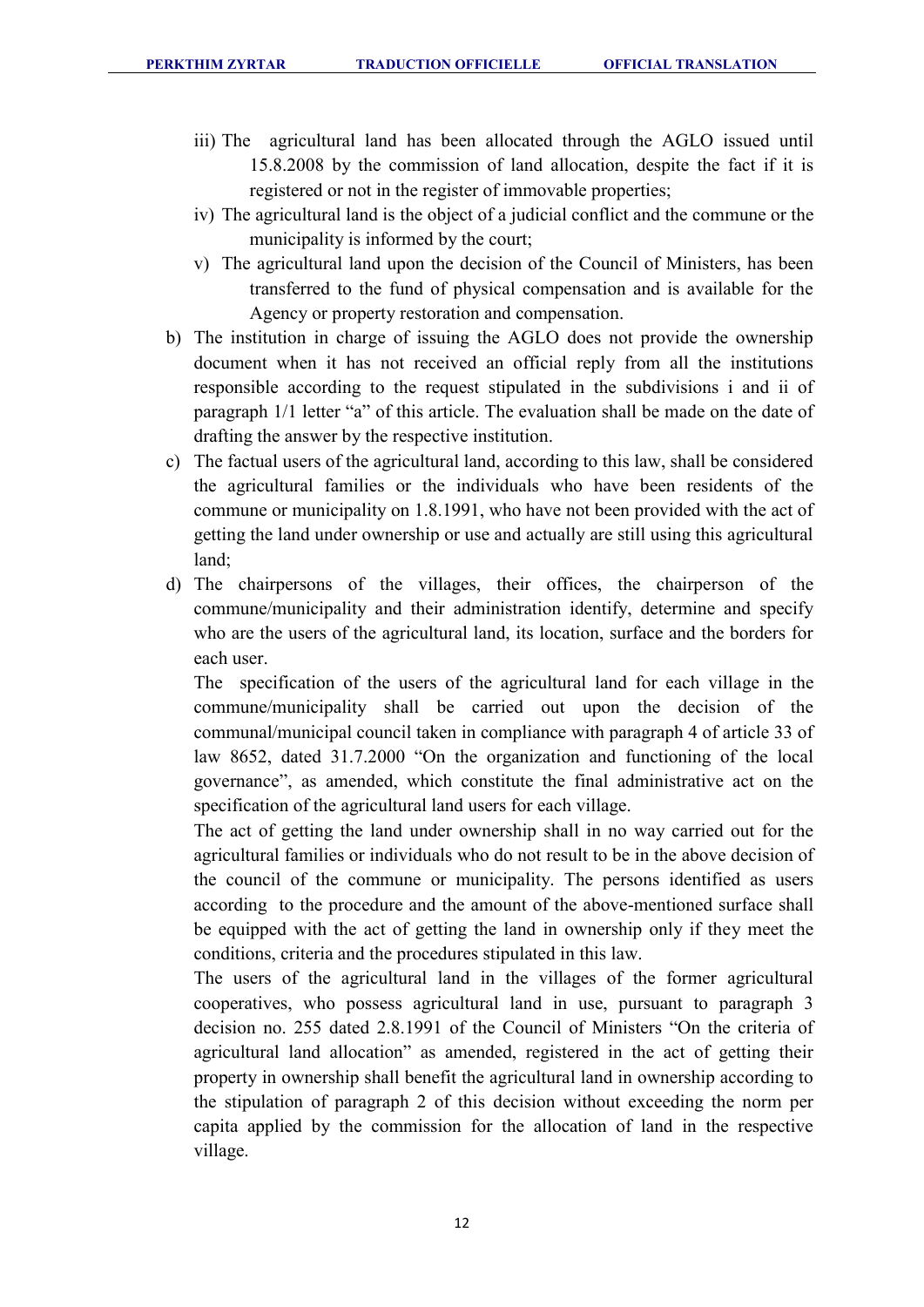- e) The chairperson of the commune/village shall be in charge of carrying out the procedures for the provision of the subjects with the acts of getting the land under ownership according to the requirements, criteria and the conditions stipulated in this law. This procedure shall start only after:
	- i) The decision of the communal/municipal council has been taken stipulating the users of the agricultural land;
	- ii) The decision of the communal/municipal council is transmitted officially to the institutions which deal with the management and the control of the process for the verification of the legal validity of the creation of the ownership titles over the agricultural land, such as:
		- The Governmental Commission of Land and the Technical Secretariat attached to it;
		- The local commission for the verification of the ownership titles attached to the prefect of the district;
		- The directorate for the administration and protection of land attached to the council of the district;
		- The agency for property restoration and compensation.
- f) When the agricultural families or the individuals do not accept to get the AGLO, a record is kept on the refusal of land. This action shall be carried out after the procedures for the notification are carried out according to the Administrative Procedure Code.
- g) The chairperson of the local governance unit shall report every two months on the progress of the completion of this process and upon its completion they report with the prefect of the district. The time limit to fill in the AGLO shall finish on 31.12.2019. when the local governance units fail to finalize the procedures to equip the subjects with the acts of getting the agricultural land under ownership, within this time limit and in compliance with the criteria provided for in this law, the beneficiaries, according to this law, are entitled to address to the court. When the subject applies and the court finds that the local governance until bodies have not provided the relevant subject with the act for getting the land under ownership, as the result of breaching the provisions of this law and the sublegal acts issued pursuant to it, the court shall decide the administrative sentence with a fine against these bodies in the measure from 50 000 – 100 000 ALL in compliance with the law that regulates the administrative contraventions.
- 2. On the date when this law enters into force, the land commissions, established based on article 7 of law no. 7501 "On the land", as amended, finish their functioning and activity for the allocation of the land. These commissions submit all the existing documentation of land allocation with the SAMT in the district.
- 3. All the complaints and the requests in writing of the natural and legal persons which have been made and registered with the land commissions of the communes and/or municipalities and the land commission of the land of the council of the districts for which the procedures of examination and relevant decision-making have not finished,